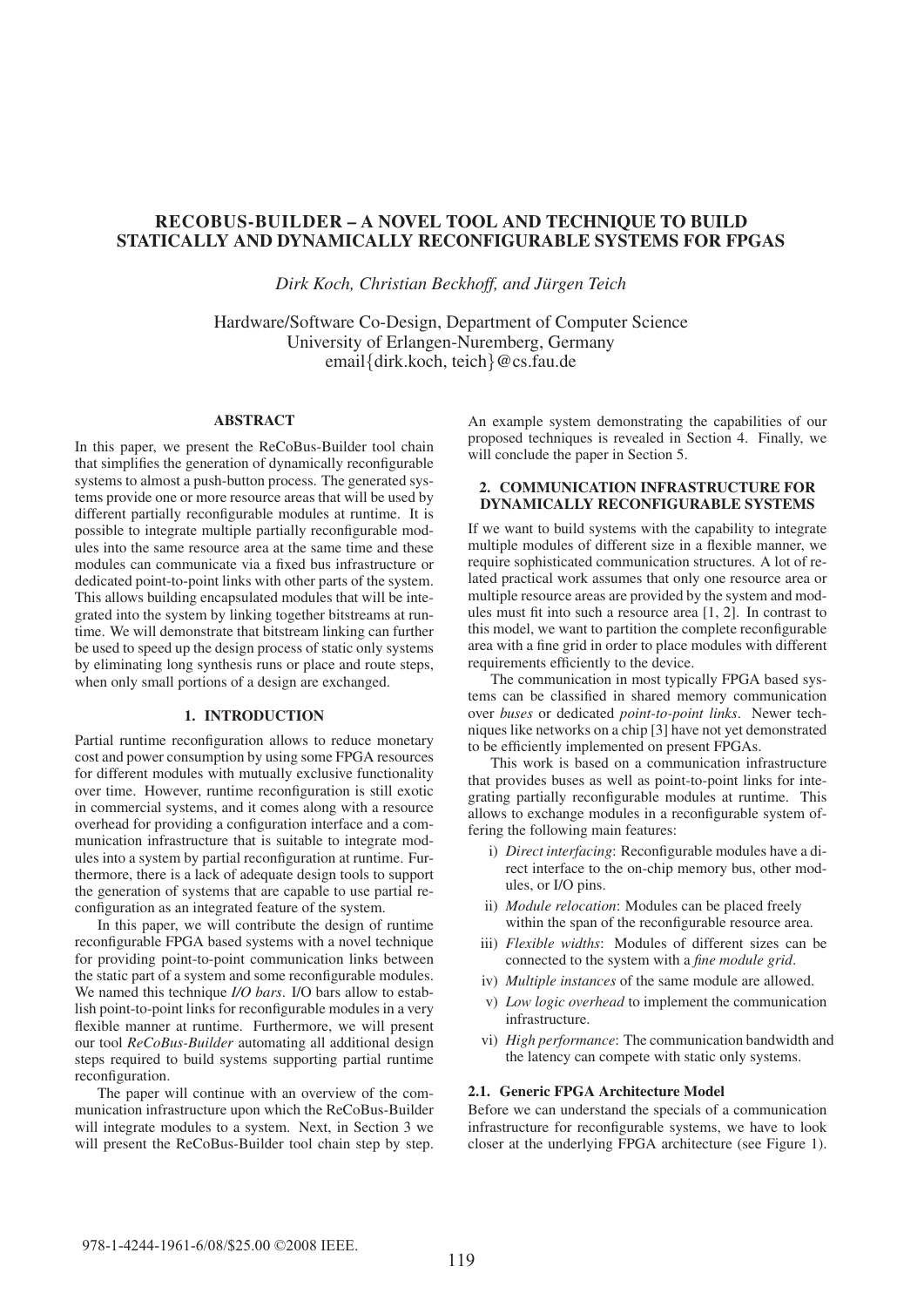| master    |                              | module 0  |    |           |                       |           |           | -module 1→<br>$M=2$ |           |                             |  |
|-----------|------------------------------|-----------|----|-----------|-----------------------|-----------|-----------|---------------------|-----------|-----------------------------|--|
| BE        | BE                           | BE        | BE | BE        | BE                    | BE        | BE        | BE                  | BE        |                             |  |
|           | ‰⊺                           |           |    | x         |                       | చి        |           |                     |           |                             |  |
|           |                              |           |    |           |                       |           |           |                     |           |                             |  |
| BE        | BE                           | <b>BE</b> | BE | BE        | BE                    | BE        | BE        | BE                  | <b>BE</b> | $C^1_0$                     |  |
|           | K                            |           |    | ≈         |                       |           |           |                     |           | $\frac{\gamma 3}{\sqrt{2}}$ |  |
|           |                              |           |    |           |                       |           |           |                     |           | $C_1^3$                     |  |
|           | static part<br>of the system | slot 0    |    |           | slot 1                |           | slot 2    | slot 3              |           | $R=4$                       |  |
| <b>BE</b> | BE                           | <b>BE</b> | BE | <b>BE</b> | <b>BE</b>             | <b>BE</b> | <b>BE</b> | <b>BE</b>           | <b>BE</b> |                             |  |
|           | 8                            |           |    | 8         |                       | 2         | -iōl      |                     |           |                             |  |
|           |                              |           |    |           |                       |           |           |                     |           | wire passing                |  |
|           |                              |           |    |           | $\overline{2}$<br>$=$ |           |           |                     |           | slot boundary               |  |

Fig. 1. Simplified FPGA architecture model.

An FPGA consists of a two dimensional regular grid of *basic elements* (BE) containing the switch and logic resources. The logic is typically based on one or a few clustered lookup tables (LUTs) inside the BEs. Wires of different span  $(S)$  between the BEs carry out the distribution of signals. For each span, there exists in each BE a number of output wires (counted by i) per span forming a *channel*  $C_i^S$ . To simplify the figure, we illustrated only some horizontal routing wires. The wires may be arranged in any desired horizontal or vertical fashion. Onto such an architecture, we will map our communication infrastructure in a regular manner. The system offers R resource slots that are each W BEs wide. Modules can have different sizes that are a multiple of W BEs wide. Up to  $M$  modules may be connected to the bus at the same time. Beside the resource slots, the reconfigurable SoC will contain a static part that may control the bus. The static part can also communicate with the modules connected to the bus.

For Xilinx FPGAs that are best suitable to implement complex dynamically reconfigurable systems, the BEs are called CLBs (configurable logic block) that cluster four so called slices, where each slice contains two look-up tables. The Xilinx Virtex-II and Spartan-3 families provide channels with a span S of two (*double lines*) and six (*hex lines*).

# 2.2. Buses for Runtime Reconfigurable Systems

When building a communication infrastructure for dynamically reconfigurable systems, we have to ensure that a specific signal is routed within the same channel along the complete reconfigurable area and that it is always assigned to the same channel index i when crossing its resource slot boundary. This ensures that modules can access this specific signal regardless to the present resource slot position. Inside the resource slot, we have to ensure that the complete routing and also the logic is designed completely uniformed. Figure 2 reveals the basic concept to build such a regular structure for a read data line.

Buses following these design rules have been presented in [4] and [5]. The latter work describes the so-called ReCo-Bus that can provide a resource slots with a grid as fine as one CLB column wide, when implemented on a Xilinx Virtex-II or Spartan-3 FPGA. In addition, a ReCoBus has only little resource overhead as compared to a traditional static only system and the low latency of the bus allows high throughput. The ReBoBus-Builder is a tool for building such a ReCoBus and it further supports the integration of the dynamic partial resources into the static part of the system.

# 2.3. I/O Bars

Beside the communication over the ReCoBus, reconfigurable modules may require links to I/O pins or point-to-point connections to other modules in the system or within the reconfigurable part of the system. Related approaches [1, 6] are either not suitable to connect modules in a fine grid or they suffer a massive resource overhead. As we want to build the resource slots as narrow as possible for increasing the placement flexibility, we can not tolerate to waste logic in a resource slot that will not require a connection. We solved this issue by reserving a horizontal set of wires that are aligned in parallel to the ReCoBus. These wires are routed in a similar regular fashion as the ReCoBus itself. We call such a set of wires an *I/O bar*.

Only at the resource slots that require a connection to a particular bar, we will instantiate additional logic to provide connection terminals to the modules that have to access this bar. An example for an I/O bar is illustrated in Figure 3. Note, that we are able to simply route through the incoming bar wires or that we can cut the routing track in order to allow a module to read the incoming data, process the data, and send the results further towards the bar. Consequently, the bar technique is ideal for signal processing with streaming data.

The I/O bar approach is very efficient to implement on Xilinx FPGAs as shown in Figure 4. By using the look-up tables and the separate usable flip-flops, we are able to provide up to eight module input ports together with eight module output ports within the same CLB. Note that we provide the double amount of connection terminals as compared to the so called *bus macros* as proposed by Xilinx [7].

### 3. RECOBUS-BUILDER DESIGN FLOW

We built the ReCoBus-Builder tool to simplify all additional design steps required to implement runtime reconfigurable



Fig. 2. a) Common implementation of a master read data signal in a multiplexer-based bus. b) *Distributed read multiplexer chain* suitable for partially reconfigurable systems. Only one module or resource slot is allowed to be selected at a point of time.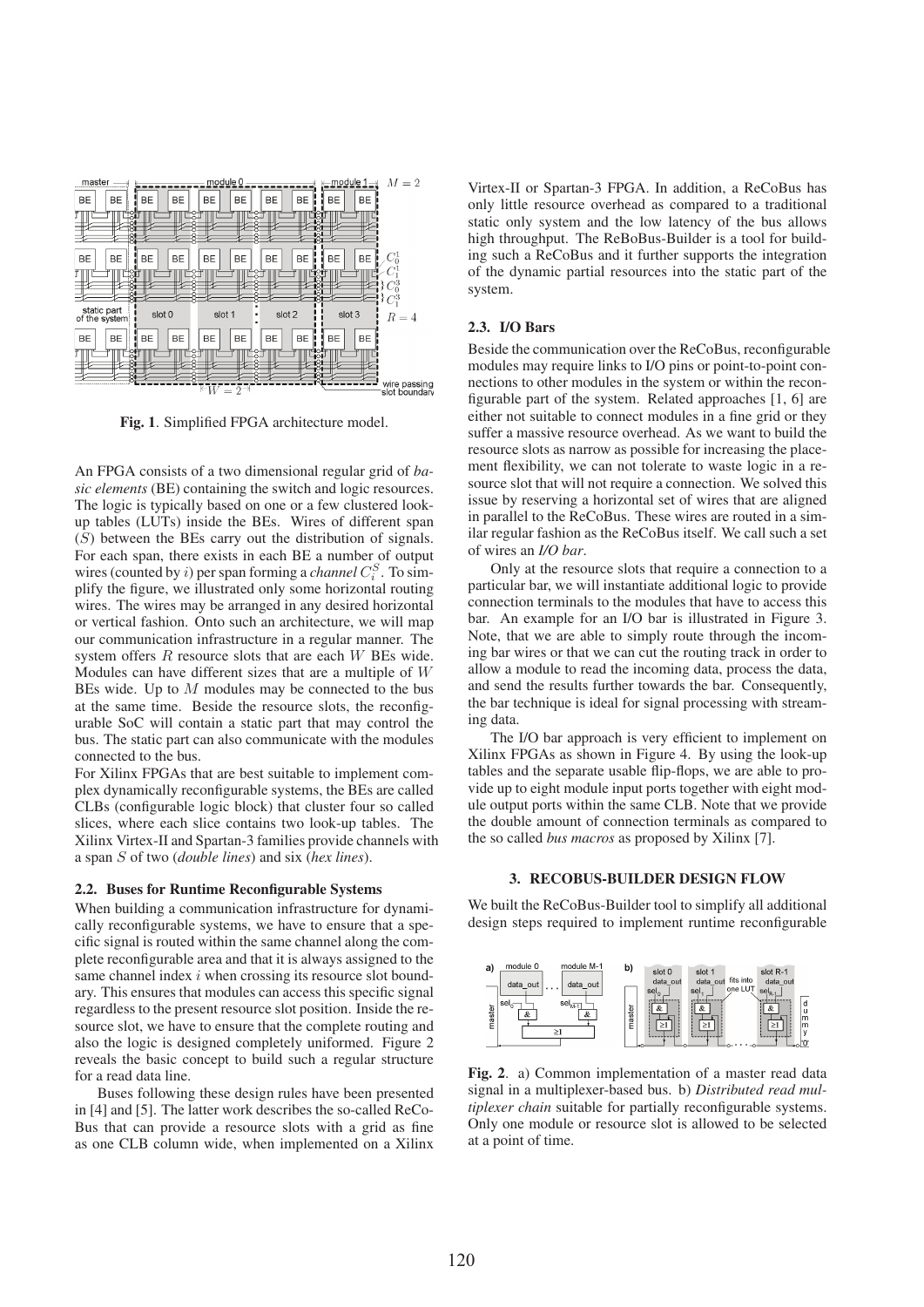

Fig. 3. Examplary system with an audio module that is connected in slot 0 to the audio bar and three video modules (banner, banner', and background) that are connected in the slots 1, 2, and 4 to the video bar. Banner and banner' are two instances of the same module that manipulate the incoming video data and send the results further to the left hand side towards the video output pins.



Fig. 4. FPGA-Editor view of an I/O bar transferring eight signals from right to left. a) Bar connection point in route through mode. b) Bar connection by cutting the routing track into an incoming and an outgoing part.

systems on FPGAs. In this section, we will guide through all steps of our flow that is illustrated in Figure 5.

# 3.1. Communication Protocol Specification

Before starting the entire design process, we have to define a physical specification of the bus protocol. In particular, this specification includes the data word width, the address range, the maximum number of interrupt lines, the amount of control signals, and the maximum number of master and slave modules connected to the reconfigurable bus. In addition, we have to define the signal levels of the control signals and the timing of all bus signals. A ReCoBus is able to implement all established bus protocols including AMBA, CORECONNECT, AVALON, or Wishbone. The bus may contain pipeline registers in order to enhance the throughput. If the system provides I/O bars for the communication of the reconfigurable modules with other modules or I/O pins, we also have to specify the protocols for all these I/O bars.

A physical specification of a ReCoBus or some I/O bars can be reused by multiple designs. Such specifications are independent to the target FPGA, and the same specification may be used to build systems for different FPGA families. Currently we support all Xilinx Virtex-II /II Pro FPGAs and also all Spartan-3 devices. The ReCoBus specification process itself is supported by a GUI inside the ReCoBus-Builder tool and the process can be carried out within a few minutes. After this, we can automatically build an RTL model and according VHDL instantiation templates of the ReCoBus and the I/O bars. This model allows to simulate the complete system including the ReCoBus and I/O bars



Fig. 5. ReCoBus-Builder design flow. The processes in the fat boxes are performed by our tools, while all other symulation, synthesis and place and route steps are based on external tools.

that link all partial reconfigurable modules within the system. Note that the simulation typically contains more modules (or instances of some modules) as the final system at runtime where modules share FPGA resources over time. Due to space limitations, we have to omit a serious discussion about the simulation of runtime reconfigurable systems.

#### 3.2. Floorplanning

If the system simulation passes all tests, we can run a preliminary synthesis step in order to budget the resource requirements for the particular reconfigurable modules. Based on this initial resource budgeting, we start the floorplanning step in which we select the target FPGA and where we define the bounding boxes for the individual partially reconfigurable modules. The bounding boxes must be set to fulfill all logic (look-up tables) and memory (block RAMs) requirements. In addition, the bounding box must provide sufficient resource slots at the ReCoBus in order to connect all module bus signals to the ReCoBus. Note that a ReCoBus allows to take a benefit if small modules also contain small interface sizes (lower width of address or data signals).

The floorplanning phase is the most important step when building partially reconfigurable systems. In this step, the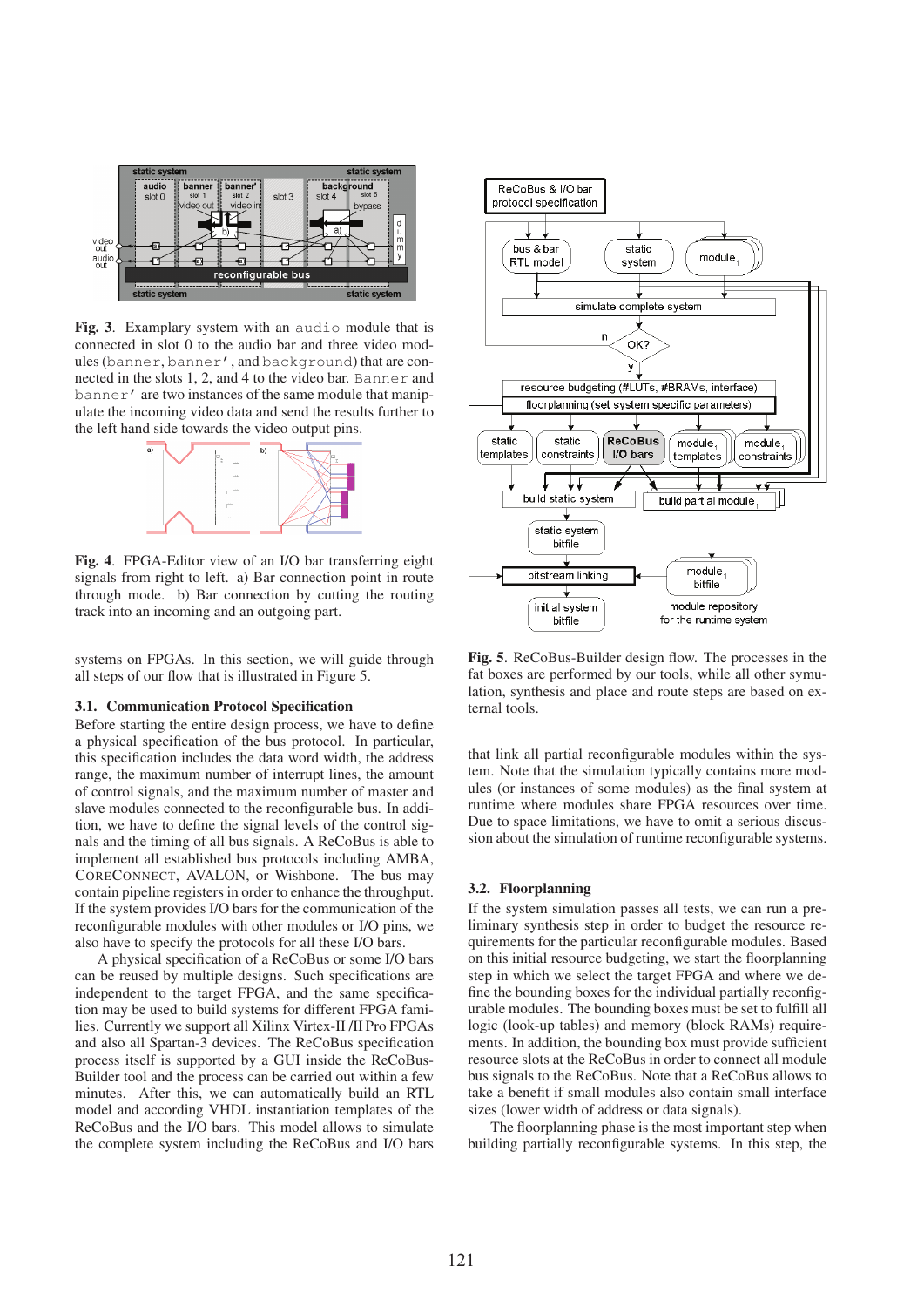system is split into a static part and a dynamically reconfigurable part containing the FPGA resources that are shared by multiple modules over time. Furthermore, the communication infrastructure between these parts is set to fixed positions. This allows that the individual reconfigurable modules can be built in also individual synthesis processes, and the according place and route steps are forced to maintain exactly the same resources for the module-to-module communication or the links to some I/O pins. Note that the design process of different modules can be easily delegated to multiple design teams that can work in parallel.

All these processes are also provided by the PlanAhead tool [8] distributed by Xilinx Inc. . However, PlanAhead (in combination with the present partial design flow [7]) can only assign one module exclusively to one reconfigurable area within the FPGA at a point of time. Thus, it is not simply possible to replace one large module by multiple small ones within the same reconfigurable area at runtime. The main reason for this restriction is a lack of sophisticated communication techniques that provide a flexible communication infrastructure for dynamically partial reconfigurable systems. PlanAhead provides only point-to-point communication between a static part and a dynamically reconfigurable part of the system by so called *bus macros*1. A bus macro generator that creates macros compatible with PlanAhead is presented in [9].

Opposed to this, the ReCoBus-Builder uses the flexible ReCoBus and I/O bar communication infrastructure that allows to integrate multiple reconfigurable modules into one shared area at runtime. A ReCoBus can be parameterized to provide alternatively only slave ports or both, master and slave ports. The shared reconfigurable area is divided into multiple small chunks called resource slots. It is possible to specify the height  $H$ , width  $W$ , and number  $\overline{S}$  of the resource slots in terms of CLBs. Beside the position of the ReCoBus and the I/O bars, we can optionally select the routing and logic resources used to implement the ReCoBus and the I/O bars. This allows to influence the density of the module interfaces in terms of bus signals per CLB. The density has impact on the place and route process. However, we found no congestion problems if we limit the density to less than one half of the available logic resources within a CLB. All these setting can be adjusted comfortable in the ReCoBus-Builder GUI as revealed in Figure 6.

#### 3.3. ReCoBus Generation

After specifying the system specific parameters, the ReCo-Bus-Builder generates a so called *hard macro* containing the complete logic and routing of the ReCoBus that provides the communication between the static part of the system and the reconfigurable modules. A hard macro is a module containing logic, placement, and routing information that will be maintained if the macro is instantiated in a design. Hard-



macros require no logic synthesis step and will be placed on the FPGA prior to the final place and route step that connects the hard macro with the rest of the design. The complete hard macro is generated by the use of the *Xilinx design language* (XDL) that gives designers among other low level details full access to all FPGA logic resources (e.g., the look-up tables) and all routing wires available in a particular Xilinx FPGA. In addition, we use an FPGA device description specified in the XDL language to read in all device specific information of the target FPGA that is required to build a ReCoBus hard macro. For instance, we automatically derive the positions of the block RAM columns in order to generate regular structured hard macros even if the reconfigurable area contains RAM columns. Note that partially reconfigurable modules may use such RAM columns. Another example for device specific information that we derive from the XDL device description is the set of available routing wires provided by a particular FPGA. We found that available routing wires vary even within the same FPGA family. For instance, the largest Xilinx Spartan-3-FPGA (XC3S5000) provides so called 'hex lines' within all CLBs that are not available in the CLBs of the smallest device (XC3S50) within this device family. The ReCoBus-Builder considers all this information in order to build an optimized ReCoBus hard macro.

We say that a ReCoBus macro is optimized if it uses the minimum amount of slices within the resource slots that are connected with minimum routing cost. Thus we pack as much logic inside the slices as possible to provide the bus logic and the connection to the reconfigurable modules. For instance, we may use both look-up tables inside the slices for building the logic of a resource slot for two read multiplexer chains (for two bits) of the read data bus in one slice (see also Figure 4). Independently, we can use the two additional available flip-flops to provide a connection for two write data signals from the static part of the system to the reconfigurable modules connected in the same slot. With this packing, we can provide the double amount of signals per slice as compared to the slice macros proposed in the Xilinx partial design flow [7]

<sup>&</sup>lt;sup>1</sup>The name *bus macro* is misleading, as these macros provide only pointto-point links. We use the phrase *ReCoBus* for our monolithic macro containing a real bus with connections to multiple (reconfigurable) modules at the same time. In addition, we named our flexible technique providing multiple point-to-point connections with the phrase *I/O bar*.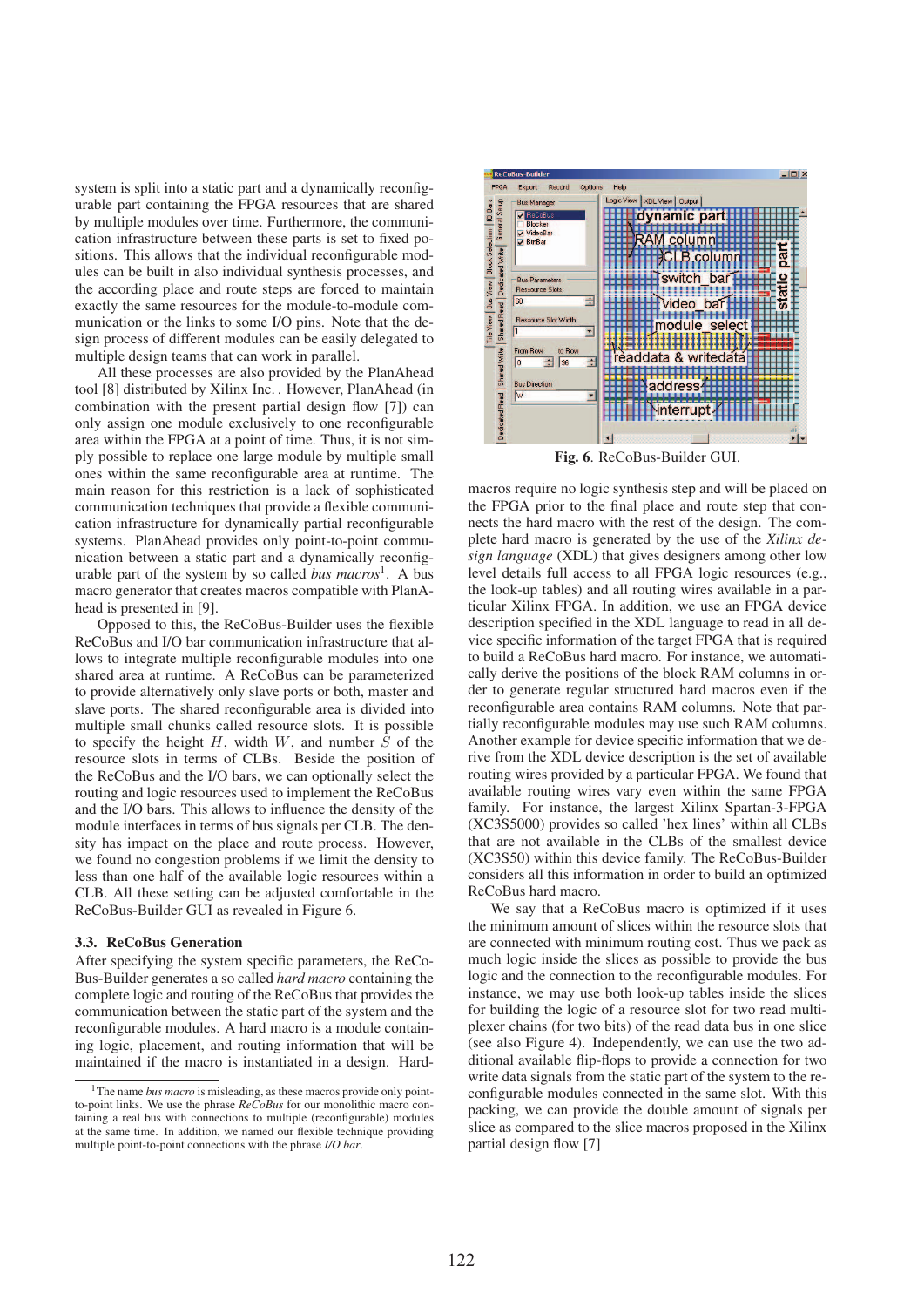A ReCoBus is built by firstly placing the slices according to the desired resource slot width and specified density within the area assigned for the resource slots. The slices are placed in a regular manner along the resource slots such that their relative positions are the same for all slots. Then, we use a breadth-first search in order to find the routing paths between two consecutive resource slots and the internal routing within a resource slot. We will continue the search in order to find all possible paths that require just the minimum number of wires between the allocated slices. We will then choose the path leading to the lowest propagation delay. In the case that multiple paths have the same delay, we will select the path containing wires providing the lowest connection grade in order to leave the wires with higher connection grade to implement the partially reconfigurable modules. The ReCoBus-Builder is capable to solve routing conflicts that may occur if the ReCoBus is densely built. The paths found between the first two resource slots and inside the resource slots are then copied to all other resource slots in order to provide a homogenous routing over all resource slots and the borders to the static part of the system. Finally the slice logic is set according to the determined routing and an interface is generated for the static part of the system. The complete ReCoBus hard macro generation runs automatically as a push button process.

Beside the ReCoBus hard macro, the ReCoBus-Builder can also generate VHDL instantiation templates. Note that the ReCoBus macro follows the same interface definition to the static part of the system as provided by the RTL simulation model.

Most common, the ReCoBus will map slaves directly into the system address space and in the case of masters, the ReCoBus will allow these modules to directly access the address space. In the case of multiple masters, we have to include an arbiter in the static part of the system that directs the access to the bus. The ReCoBus-Builder does not generate an arbiter together with the ReCoBus, but it can provide all dedicated signals between multiple masters and an arbiter that may implement any required policy to grant individual masters access to the bus.

# 3.4. I/O Bar Generation

Beside the ReCoBus hard macro we can specify the dimension and positions of the I/O bars. Multiple bars can be included into the system at different horizontal aligned positions that are located parallel to the ReCoBus. We can define if and where an I/O bar has a module connection point. Connection points are only required for modules that demand access to a particular bar. If no I/O bar connection is required, we will not waste any logic resources.

Each bar is exported as an individual hard macro, as described in the last paragraph for the ReCoBus. In each resource slot, the ReCoBus-Builder tool ensures that we always use the same equivalent wire to route the signal further to the succeeding slots, regardless if an I/O bar contains a connection or not. Consequently, modules can be freely placed within the reconfigurable resource area.

#### 3.5. Bitstream Generation and Linking

Beside the ReCoBus and I/O bar hardmacros , we can generate VHDL files that instantiate modules following the ReCo-Bus communication interface protocol specification. Together with some additional constraints related to the system clock and area constraints, these VHDL files can be directly used by the Xilinx synthesis tools to generate complete bitstreams. The Xilinx place and route tool has some problems to fulfill area constraints. As a workaround, the ReCoBus-Builder can generate so called *blocker macros* that can be used to prohibit the usage of logic and routing resources at specific CLB positions.

As we can constrain the timing behavior of the ReCoBus and the I/O bars, it is possible to generate the different partial modules completely independent from the static part of the system. When we place and route the partial modules, we locate them at the most critical position that is furthest away from the static part of the system. Thus, we can directly crop the partial modules out of the complete bitstream in order to link the initial system. For this purpose, we implemented a *bitstream linker* that can compose together partial modules in a two-dimensional fashion (refer also to [10, 11]). In addition, we perform some design rule checks and we can set parameters (e.g., the base address) for the partial modules that are part of the initial system.

As the communication infrastructure requires only low resource overhead by providing high flexibility and low latency, the RoCoBus-Builder tool flow is also suitable to implement completely static systems. As the interface of the partial modules is completely encapsulated, a re-synthesis step of a particular module will not influence the timing of other parts of the system. In addition, our tool flow allows to parallelize the synthesis as well as the place and route process. Furthermore, the partitioned design flow reduces massively the memory consumption. The bitstream linking itself is performed within a few seconds.

# 4. EXAMPLE SYSTEM

In order to demonstrate the capabilities of the ReCoBus and the I/O-bar communication infrastructure, we implemented a system with the tool flow presented in the last section. An FPGA-editor view of the system is revealed in Figure 7. Beside a softcore CPU with a memory controller and other peripherals, the system provides a resource area containing 60 resource slots, each being 1 CLB column wide. In each resource slot, a module with an 8-bit wide interface could be connected to the ReCoBus. By the use of 4 consecutive resource slots it is possible to integrate modules with a full sized 32 bit slave interface into the system. The ReCoBus follows the Wishbone protocol and is directly connected to the softcore CPU in the static part of the system. Note that this system is the first providing a 1 CLB placement grid and also the number of individual resource slots is the highest one reported for an FPGA based system. The best competing solution provides 16 resource slots that are 4 CLB columns wide on a Virtex-II 4000 device [4].

Some modules can connect to a video I/O bar and the